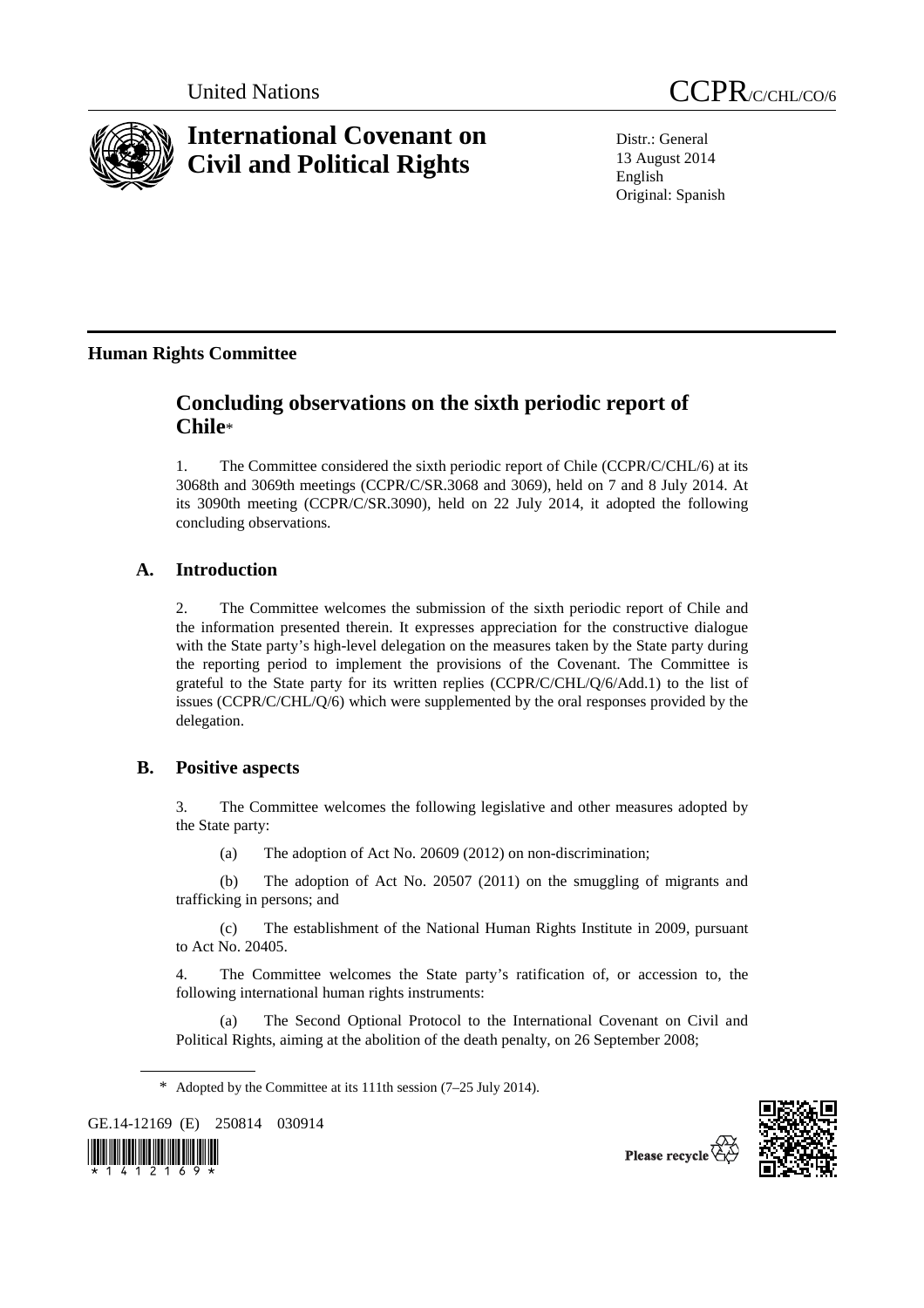(b) The International Convention for the Protection of All Persons from Enforced Disappearance, on 8 December 2009;

 (c) The Optional Protocol to the Convention against Torture and Other Cruel, Inhuman or Degrading Treatment or Punishment, on 12 December 2008;

 (d) The International Labour Organization (ILO) Indigenous and Tribal Peoples Convention, 1989 (No. 169), on 15 September 2008; and

 (e) The Convention on the Rights of Persons with Disabilities and the Optional Protocol thereto, on 29 July 2008.

# **C. Principal matters of concern and recommendations**

#### **Reservations**

5. The Committee is concerned by the fact that the State party maintains the declarations that it made upon ratifying both optional protocols to the Covenant (art. 2).

**The State party should consider the possibility of withdrawing its declarations, especially the one regarding the Optional Protocol to the Covenant on an individual communications mechanism.** 

#### **National Human Rights Institute**

6. The Committee welcomes the establishment of the National Human Rights Institute in 2009 and the fact that it has been awarded "A" status by the International Coordinating Committee of National Human Rights Institutions. However, the Committee is concerned by the fact that the Institute does not have sufficient resources to carry out its mandate fully and that its activities do not cover the entire country (art. 2).

**The State party should intensify its efforts to ensure that the National Human Rights Institute receives the resources that it needs to fulfil its mandate effectively in all parts of the country.** 

#### **Counter-terrorism**

7. The Committee remains concerned (CCPR/C/CHL/CO/5, para. 7) about the definition of terrorism in the Counter-Terrorism Act (Act No. 18314), which is excessively broad and could be applied arbitrarily. For example, although the delegation stated that the Act is not used to prosecute members of the Mapuche community, the Committee is concerned by reports that it has been used to investigate and, in some cases, to prosecute members of Mapuche communities. The Committee repeats that the procedural guarantees set out in the Covenant have been restricted by the application of this Act (arts. 2, 14, 26 and 27).

**The State party should amend the Counter-Terrorism Act and adopt a clear and precise definition of terrorism offences in order to ensure that the counter-terrorism efforts of law enforcement personnel do not target specific individuals on account of their ethnic origin or any other social or cultural factors. It should, furthermore, ensure that the procedural guarantees contained in article 14 of the Covenant are observed. The Committee urges the State party to refrain from applying the Counter-Terrorism Act against the Mapuches.** 

#### **Investigations of past human rights violations**

8. The Committee welcomes the progress made regarding investigations, prosecutions and the imposition of penalties for serious human rights violations committed in the past.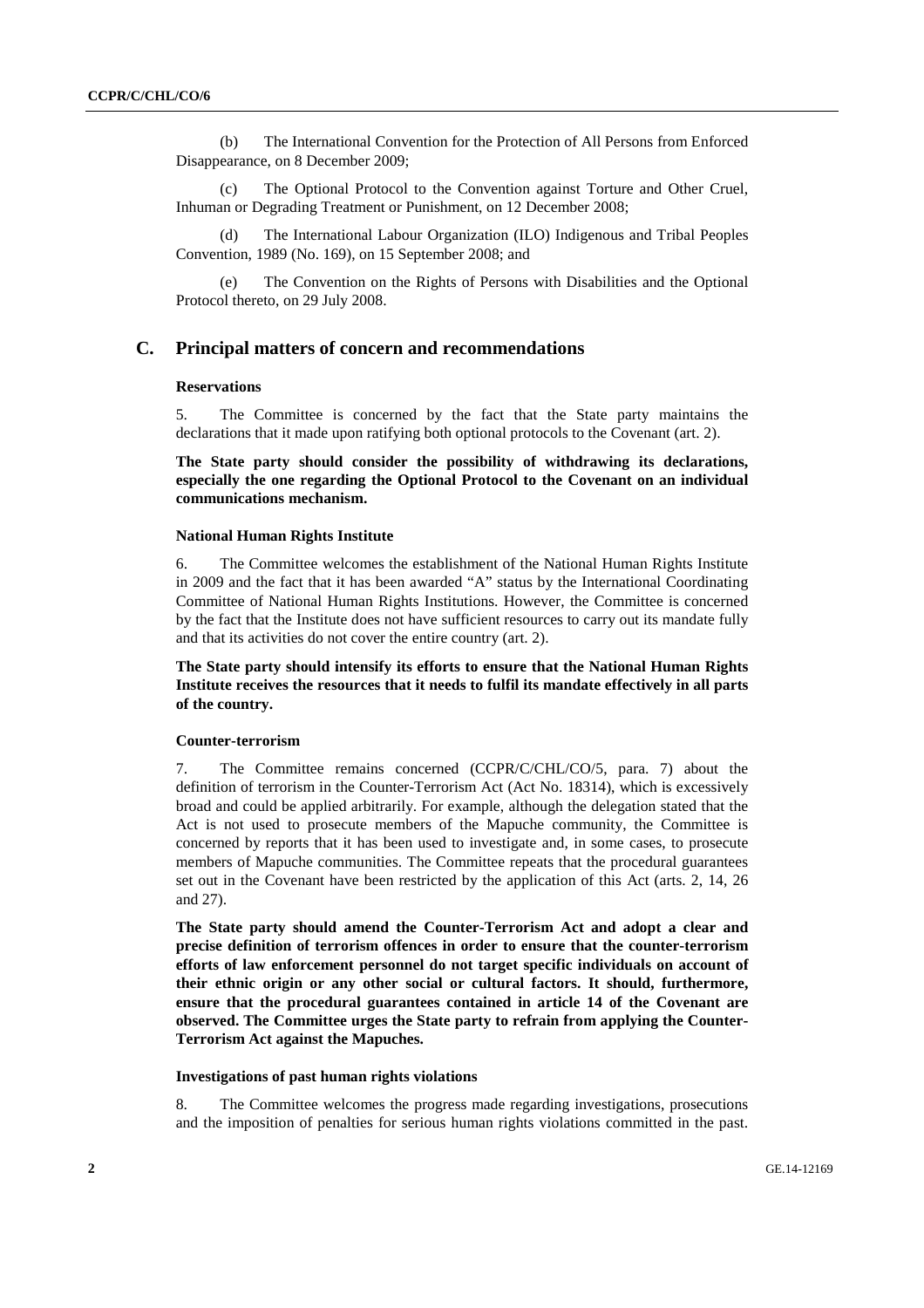However, the Committee is concerned by the fact that, pursuant to article 103 of the Criminal Code, the partial statute of limitations rule (*prescripción* gradual or media *prescripción*) is being applied to serious human rights violations committed under the dictatorship and the applicable penalties are thereby being reduced or softened. The Committee is also concerned by the fact that the documents, testimony and background information submitted to the Truth and Reconciliation Commission and the National Commission on Political Prisoners and Torture are being treated as confidential (arts. 2 and 14).

**The Committee urges the State party to repeal or amend article 103 of the Criminal Code to bring it fully into line with the provisions of the Covenant. The State party should continue its concerted efforts to investigate all human rights violations proactively and to ensure that the perpetrators are identified, prosecuted and given appropriate penalties that are in proportion to the gravity of their offences. It should also make the documents of the Truth and Reconciliation Commission and the National Commission on Political Prisoners and Torture public.** 

### **Amnesty**

9. The Committee welcomes the explanation provided by the State party to the effect that the Amnesty Decree-Law (Decree-Law No. 2191 of 1978) is no longer applied by the courts in Chile. However, the Committee reiterates its concern (CCPR/C/CHL/CO/5, para. 5) about the fact that the Decree-Law remains in force, which leaves open the possibility that it might be applied (arts. 2, 6 and 7 of the Covenant).

### **The State should repeal the Amnesty Decree-Law and ensure that it continues not to be applied to past human rights violations.**

#### **Indigenous peoples**

10. Although the Committee acknowledges the measures adopted by the State party, it remains concerned that indigenous peoples are not consulted when decisions regarding issues related to their rights are taken and that an effective mechanism for ensuring consultations with, and the participation of, indigenous peoples, in keeping with international standards, has yet to be established. The Committee is, furthermore, concerned by the delay in approving the constitutional amendment that would allow for the recognition of indigenous peoples and in adopting the bill on the establishment of a council of indigenous peoples, notwithstanding the issues raised in its previous concluding observations (CCPR/C/CHL/CO/5, para. 19). The Committee is also concerned that the land purchase mechanism for indigenous communities is still not sufficiently robust to guarantee indigenous peoples' right to their ancestral lands (arts. 1 and 27).

#### **The Committee recommends that the State party should:**

 **(a) Speed up the process for amending the Constitution and include recognition of indigenous peoples;** 

 **(b) Do everything in its power to establish a council of indigenous peoples in consultation with indigenous communities;** 

 **(c) Establish an effective consultation mechanism, in line with the principles set forth in article 27 of the Covenant, with a view to obtaining indigenous communities' free, prior and informed consent to decisions about projects that affect their rights and in particular, ensure that their free, prior and informed consent is obtained before any measures that might jeopardize, or substantially hinder, their culturally significant economic activities are taken;**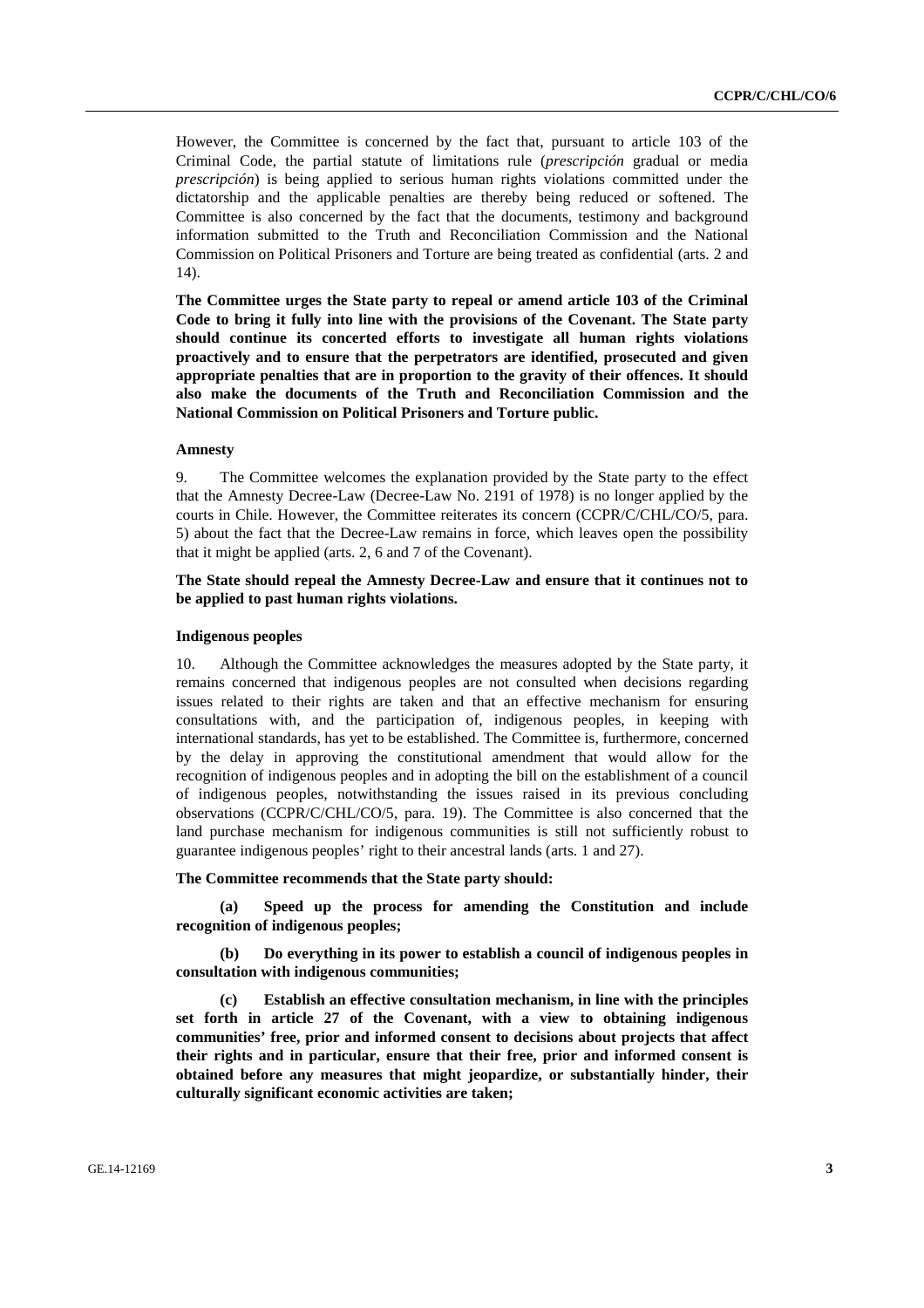# **(d) Intensify its efforts to guarantee the full enjoyment of the right of indigenous peoples to their ancestral lands.**

#### **Non-discrimination and gender equality**

11. The Committee welcomes the adoption of the new law on non-discrimination. It is, however, concerned that the law does not include the principle of gender equality, as prescribed in article 3 of the Covenant. The Committee also notes with concern the prevalence of stereotypes, discrimination and marginalization, directed especially against women (arts. 2, 3 and 26).

# **The State party should adopt laws that explicitly enshrine the principle of gender equality in keeping with article 3 of the Covenant. It should also establish an effective reparation mechanism for victims of discrimination.**

12. While it notes the delegation's acknowledgement of the need to amend the laws that discriminate against women in matters of marital property management, the Committee finds it regrettable that the marital community property regime is still in effect (arts. 3 and 26).

# **The State party should expedite the adoption of a law to abolish the marital community property regime and ensure that the new marital property regime guarantees equal rights for women and men.**

13. Its previous recommendation (CCPR/C/CHL/CO/5, para. 18) notwithstanding, the Committee remains concerned at the low representation of women in the public and private sectors, especially in decision-making positions. Even though Act No. 20348, which establishes equal pay for men and women, has been adopted, the Committee finds it regrettable that wide pay gaps persist and notes with concern the limited enforcement and public awareness of the Act (arts. 2, 3 and 26).

**The State party should step up its efforts to increase the participation of women in the public and private sectors and, if necessary, take temporary special measures to that end. The State party should also do more to eliminate gender stereotypes and carry out awareness-raising campaigns to that end, especially in the labour market. The State party should urgently adopt tangible measures to enforce its legislation and to ensure that the latter guarantees equal pay for work of equal value.** 

# **Discrimination against lesbian, gay, bisexual and transgender (LGBT) persons**

14. Despite the issues raised in its previous concluding observations (CCPR/C/CHL/CO/5, para. 16), the Committee is still concerned by reports of discrimination and violence against LGBT persons. Although the State party has declared its intention of repealing article 373 of the Criminal Code, the Committee notes with concern that the article is still used to stop and harass persons because of their sexual orientation or gender identity (arts. 2, 3, 6, 7 and 26).

**The State party should step up its efforts to provide effective protection against violence and discrimination committed on the grounds of people's sexual orientation or gender identity, especially in the education system, and launch a public awareness campaign to combat social prejudices. The State party should repeal article 373 of the Criminal Code and ensure that all acts of violence that are committed because of the sexual orientation or gender identity of the victim are investigated, prosecuted and punished.**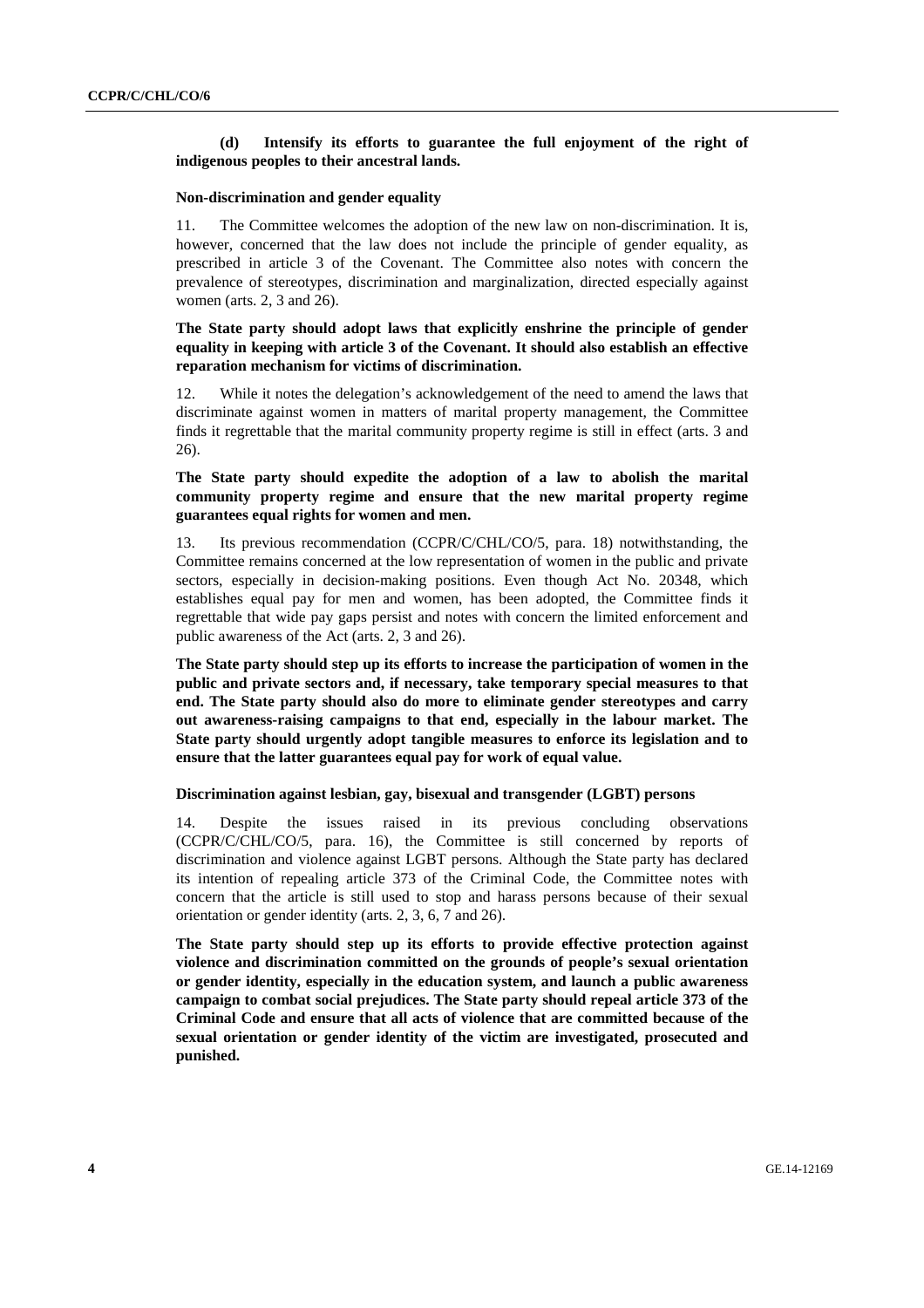#### **Abortion**

15. The Committee, recalling its previous concluding observations (CCPR/C/CHL/CO/5, para. 8), expresses its concern at the continued, absolute criminalization of abortion, which forces pregnant women to seek backstreet abortions that endanger their lives and their health. While the Committee takes note of the information provided by the delegation concerning a bill under consideration that makes provision for exceptions to the absolute prohibition of abortion, it notes with concern that the bill does not provide for an exception to be made in cases where a pregnancy is the result of incest. The Committee is also concerned about the high rates of backstreet abortion, which is associated with more maternal deaths, and about teenage pregnancies (arts. 3 and 6).

**The State party should establish exceptions to the general prohibition of abortion to take account of therapeutic abortion and cases where a pregnancy is the result of rape or incest. The State party should ensure that all women and adolescents have access to reproductive health services in all parts of the country. The State party should, furthermore, increase the number of sexual and reproductive health education and awareness-raising programmes, particularly for adolescents, and make sure that they are implemented.** 

#### **Violence against women**

16. The Committee welcomes the measures adopted to combat violence against women and the information provided by the delegation concerning a bill on the elimination of violence against women that will cover all forms and manifestations of such violence. However, the Committee is concerned at the persistence of this phenomenon. The Committee expresses concern at the inclusion of the offence of "habitual ill-treatment" in the Domestic Violence Act (Act No. 20066), as it creates a procedural obstacle for victims, who cannot file a complaint directly with a prosecuting body, particularly in cases of psychological violence. The Committee is also concerned at the shortcomings in the arrangements for providing support to victims of violence and at the limited number of prosecutors and legal personnel who specialize in cases of domestic violence (arts. 3, 6, 7, 14 and 26).

**The State party should expedite the adoption of the new law on the elimination of violence against women in order to meet international standards and ensure that it covers all forms and manifestations of violence and excludes the criterion of "habitual ill-treatment". The State party should, furthermore, strengthen and institutionalize the delivery of gender awareness training, which should be made mandatory for all legal and law enforcement personnel in order to equip them to respond effectively to all forms of violence against women. The State should increase the number of prosecutors and legal personnel who specialize in cases of domestic violence.** 

#### **Prohibition of torture and cruel, inhuman or degrading treatment**

17. The Committee is concerned at the fact that the statute of limitations for the crime of torture is 10 years (art. 7).

# **The State party should extend the statute of limitations for torture offences, bearing in mind the grave nature of these offences, and thus ensure that all acts of torture can be investigated properly and the perpetrators can be prosecuted and punished.**

18. While noting the State party's intention to designate the National Human Rights Institute as the national preventive mechanism for the purposes of the Optional Protocol to the Convention against Torture, the Committee is concerned at the fact that the mechanism has yet to be established (art. 7).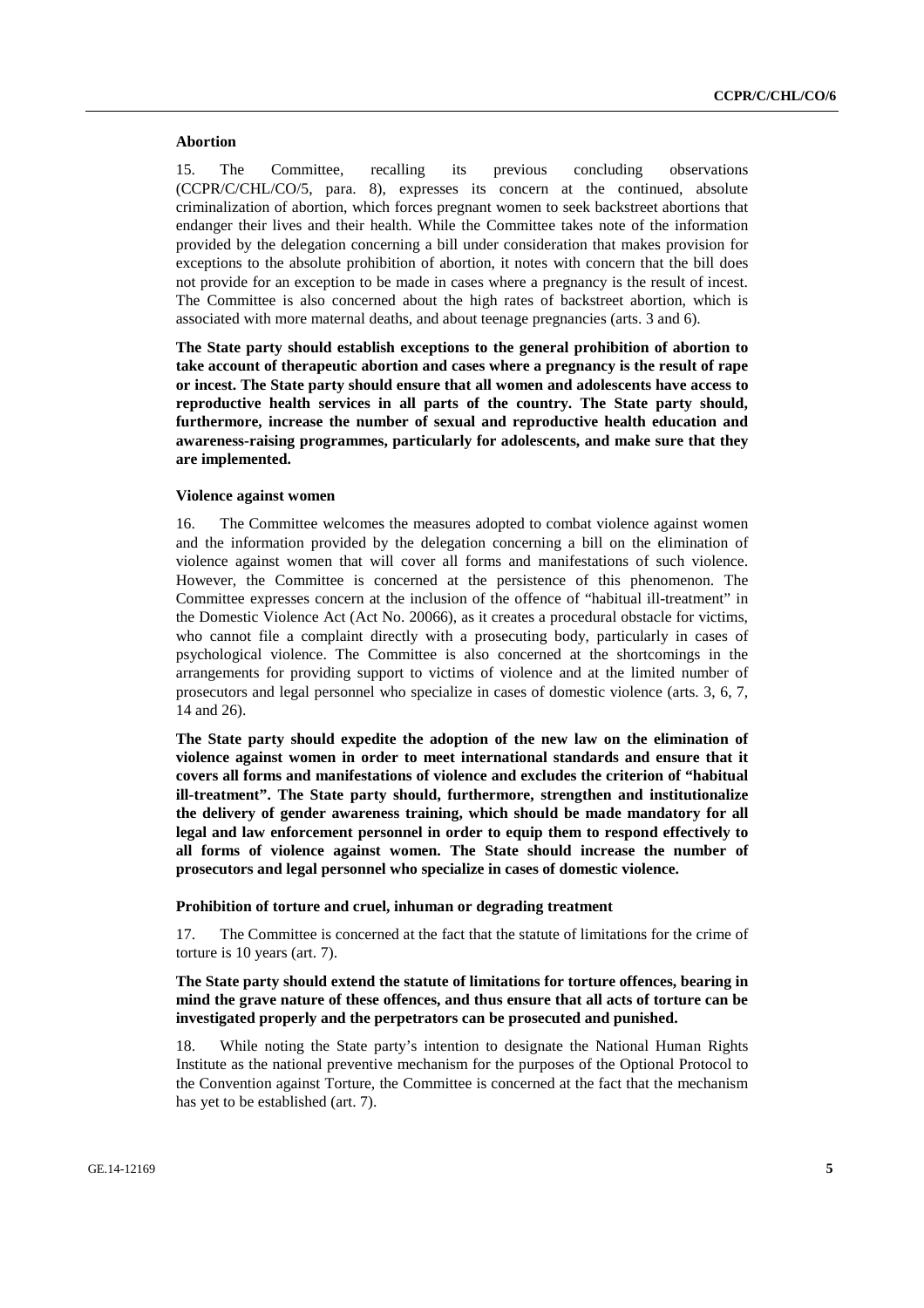# **The State party should expedite the procedures for the adoption of the legal measures required for the establishment of an independent national preventive mechanism.**

19. The Committee notes with concern that allegations are still being made about torture and ill-treatment by State officials. The Committee is particularly concerned by cases involving the excessive use of force during public protests and the infliction of torture during the transfer and detention of persons, as well as by allegations about the police committing acts of sexual violence against girls and women during student protests (art. 7).

**The State party should redouble its efforts to prevent and eliminate torture and illtreatment by, inter alia, strengthening human rights training for members of the security forces and revising operating procedures for law enforcement personnel in the light of the relevant international standards. The State party should, furthermore, ensure that all allegations of torture or ill-treatment are investigated promptly, thoroughly and independently, that perpetrators are brought to justice and that victims receive appropriate reparation, including health and rehabilitation services.** 

#### **Trafficking in persons**

20. While it notes the measures adopted by the State party to combat trafficking in persons (including internal trafficking), forced labour and domestic servitude, the Committee is concerned at the persistence of such practices, particularly when the victims are women and girls. The Committee is concerned at the ineffectiveness of the measures taken to combat this crime (art. 8).

**The State party should step up its efforts to put a stop to trafficking in persons, including internal trafficking in persons. The State party should ensure that the existing legal framework is used effectively at all levels of the State to combat trafficking in and smuggling of persons. It should continue to train police and immigration officers and should provide protection, rehabilitation and reparation to victims. The State should, furthermore, ensure that allegations concerning these practices are investigated and that the perpetrators are brought to justice and given appropriate penalties.** 

# **Conditions of detention**

21. The Committee takes note of the efforts made by the State party but is concerned at the persistence of high levels of overcrowding, poor conditions in detention facilities and the lack of defined objectives to resolve these issues. The Committee is also concerned by the high rate of incarceration, including in young offender institutions. While the State party has indicated that the average duration of solitary confinement has been reduced, the Committee reiterates its concern (CCPR/C/CHL/CO/5, para. 11) at the persistent use of this measure (arts. 7 and 10).

**The State party should adopt effective measures to improve material conditions in prisons, reduce the current levels of overcrowding and supply the basic needs of all persons deprived of their liberty. In particular, the State party should bring young offender institutions up to international standards. The use of solitary confinement should be reviewed, and the measure should only be used in exceptional circumstances and for strictly limited periods.** 

#### **Military tribunals**

22. The Committee welcomes the enactment of Act No. 20477, by which limits are set on the competence of military tribunals. However, the Committee does not consider this step to be fully in keeping with its previous recommendation (CCPR/C/CHL/CO/5, para. 12). The Committee takes note of the decision handed down by the Constitutional Court but